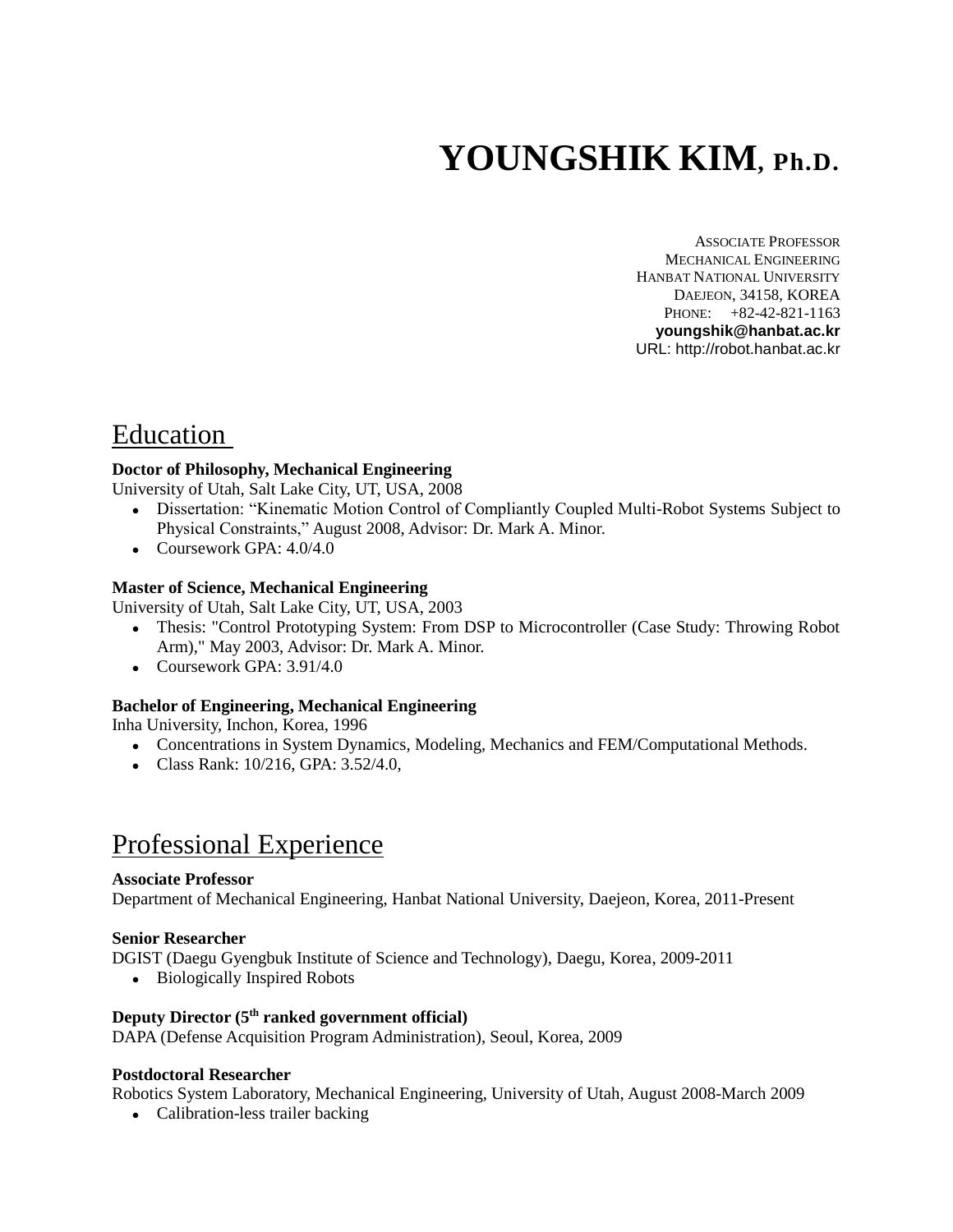### **Robotics Instructor**

Juan Diego Catholic High School, Draper, Utah, August 2008-December 2008

### **Research Assistant**

Robotics System Laboratory, Mechanical Engineering, University of Utah, 2001-2008

- DARPA URBAN CHALLENGE 2007
- Nonholonomic control and motion planning: funded by NSF
- A ball-throwing robot arm: funded by University of Utah
- Proposal Written: "Traction control, planning, and localization for terrain sensing mobile robots"
	- Collaborated with the advisor to submit proposals to NSF.
- Student Mentoring

### **Guest Lecturer**

Mechanical Engineering, University of Utah

- Nonlinear Controls (ME7200, graduate course), taught some fundamental properties and Lyapunov stability theorem, September 2008.
- Mechatronics II (ME3210, undergraduate course), taught stability and steady state errors, March 2008.
- Advanced Modeling and Controls (ME6200, graduate course), taught frequency response and Bode plots, November 2004.

### **Teaching Assistant**

Mechanical Engineering, University of Utah

- Mechatronics (ME3200 & 3210, undergraduate course), Fall 2007-Spring 2008
- Engineering Design and Visualization (ME1000, undergraduate course), Fall 2006
- Robot Controls (ME6960-004, senior and graduate course), Spring 2005

### **Graduate Assistant**

Mechanical Engineering, University of Utah, August 2001-May 2003

• Mechatronics I & II (ME3200 & 3210), Advanced Modeling and Controls (ME6200), State Space Methods (ME6210)

### **Tutor**

Tutoring Center, University of Utah, 2001

Taught computer essentials: MS OFFICE (Word, Excel, PowerPoint, Access, and FrontPage).

### **Assistant Engineer**

Calibration Service Center, Korea Research Institute of Standards and Science (KRISS), Daejeon, Korea, February-August 2000

# Selected Grants

- 1. Co-Principal Investigator, Deep Learning-based Road Friction Estimation Using Multi-Sensors, 2018-2021
- 2. Principal Investigator, LabVIEW Software Development for GOODSEN equipment, 2018
- 3. Principal Investigator, Biologically-inspired soft robots with advanced mobility and manipulation using bio-inspired modular shape memory alloy smart actuators, 2017-2021
- 4. Principal Investigator, Attitude Estimation Method Based on Kalman Filter Considering External Acceleration and Bias Effect, 2017-2018
- 5. Principal Investigator, Ka/Ku multi-band vehicle-mounted satellite antenna system, 2014-2015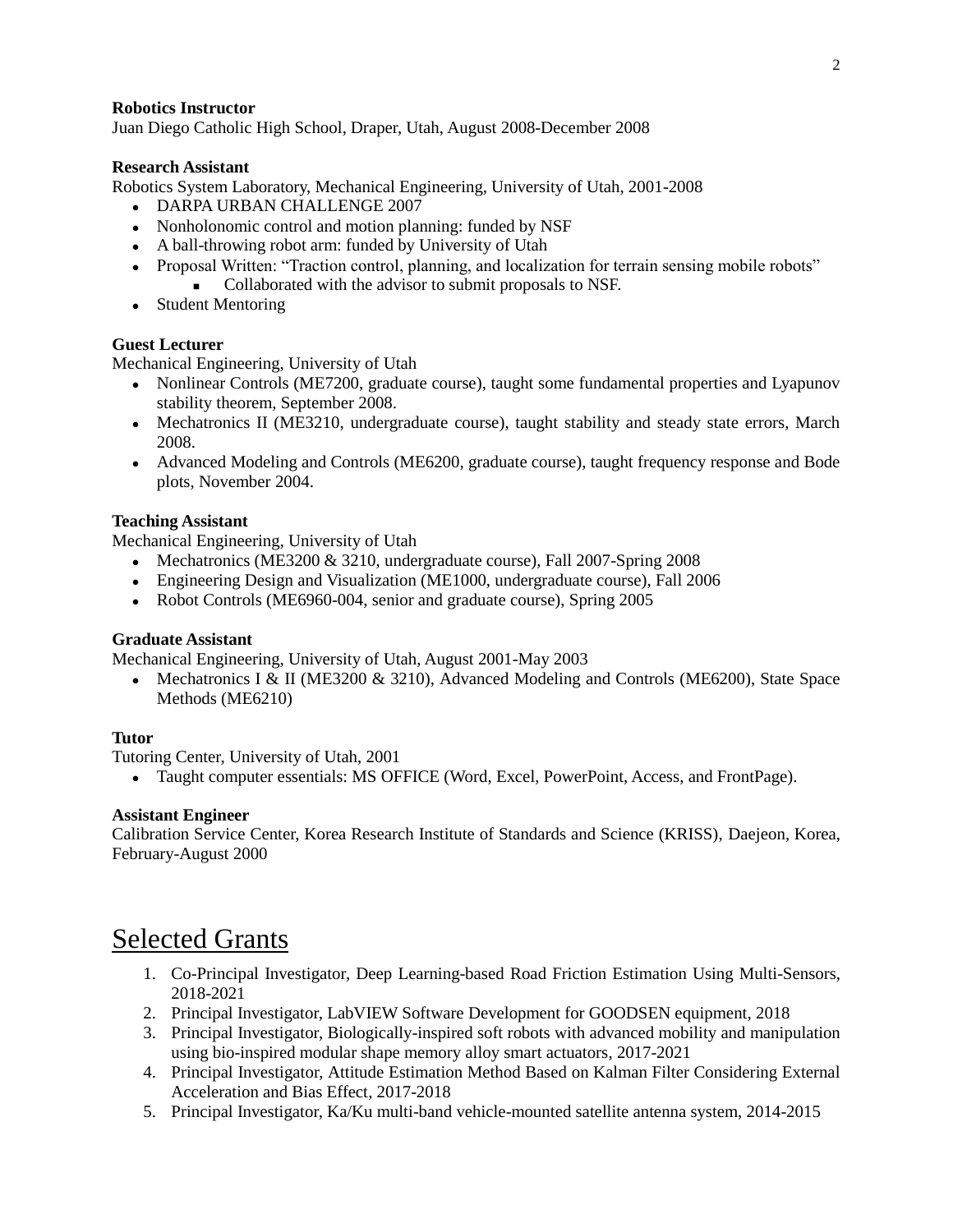- 6. Principal Investigator, Design and Control of Wheeled Mobile Robots, 2013-2014
- 7. Principal Investigator, Design and motion control of biologically inspired compliantly coupled modular mobile robots, 2012-2015
- 8. Principal Investigator, Development of vehicle-mounted antenna positioner for Ka-band satellite communication, 2012-2013
- 9. Principal Investigator, Design and motion control of biologically inspired compliantly coupled modular mobile robots, 2011-2012

### Publications

### **Book**

 Xiaorui Zhu, **Youngshik Kim**, Mark A. Minor, Chunxin Qiu, "Autonomous Mobile Robots in Unknown Outdoor Environments," Publisher: CRC Press; December 22, 2017.

### **Journal Articles**

- 1. **Y. Kim**, T. Jang, H. Gurung, N. Mansour, B. Shin, B. Ryu, "Bidirectional Rotating Actuators Using Shape Memory Alloy Wires," Sensors and Actuators A: Physical, Volume 295, Pages 512- 522, 15 August 2019. (SCI/SCIE indexed)
- 2. B. Shin, **Y. Kim**, J. Paik, and K.-m. Lee, "Miniaturized twin-legged robot with an electromagnetic oscillatory actuator," *Journal of Bionic Engineering*, vol. 15, no. 1, pp. 106-113, January, 2018. (SCI/SCIE indexed)
- 3. Bu Hyun Shin, Taesoo Jang, Bong-Jo Ryu, **Youngshik Kim**, "A Modular Torsional Actuator Using Shape Memory Alloy Wires," *Journal of Intelligent Material Systems and Structures*, vol. 27, no. 12, pp. 1658-1665, July 2016. (SCI/SCIE indexed)
- 4. Bong-Jo Ryu, **Youngshik Kim**, and Soonbae Chung, "Plant Production System Based on Heliostats and LEDs Using Automatic Sliding Cultivation Shelves," International Journal of Smart Home, Vol. 10, No. 3, pp.63-74, March 2016. (Scopus indexed)
- 5. **Youngshik Kim**, "Motion state estimation for an autonomous vehicle-trailer system using Kalman filtering-based multisensor data fusion," *Asia Life Sciences*, supplement 11, pp. 79-90, 2015. (SCI/SCIE indexed)
- 6. Kyung-min Lee, **Youngshik Kim**, Jamie K. Paik, and Buhyun Shin, "Clawed Miniature Inchworm Robot Driven by Electromagnetic Oscillatory Actuator," *Journal of Bionic Engineering*, Vol. 12, Issue 4, pp. 519–526, 2015. (SCI/SCIE indexed)
- 7. **Youngshik Kim**, "Investigation of Parameter Estimation of a Car-Trailer System Using Condition Numbers." International Journal of Software Engineering and Its Applications, Vol.8, No.5, pp.231-242, 2014. (Scopus indexed)
- 8. Bu Hyun Shin, Kyung-min Lee, and **Youngshik Kim**, "Miniaturized Dual Electromagnetic Oscillatory Actuator for Legged Locomotion of Micro Mobile Robots" International Journal of Control and Automation, Vol.7, No.8, pp.245-256, 2014. (Scopus indexed)
- 9. **Youngshik Kim** and Mark A. Minor, "Coordinated Kinematic Control of Compliantly Coupled Multi-Robot Systems in an Array Format," *IEEE Transactions on Robotics,* Vol. 26, Issue 1, pp. 173-180, 2010. (SCI/SCIE indexed)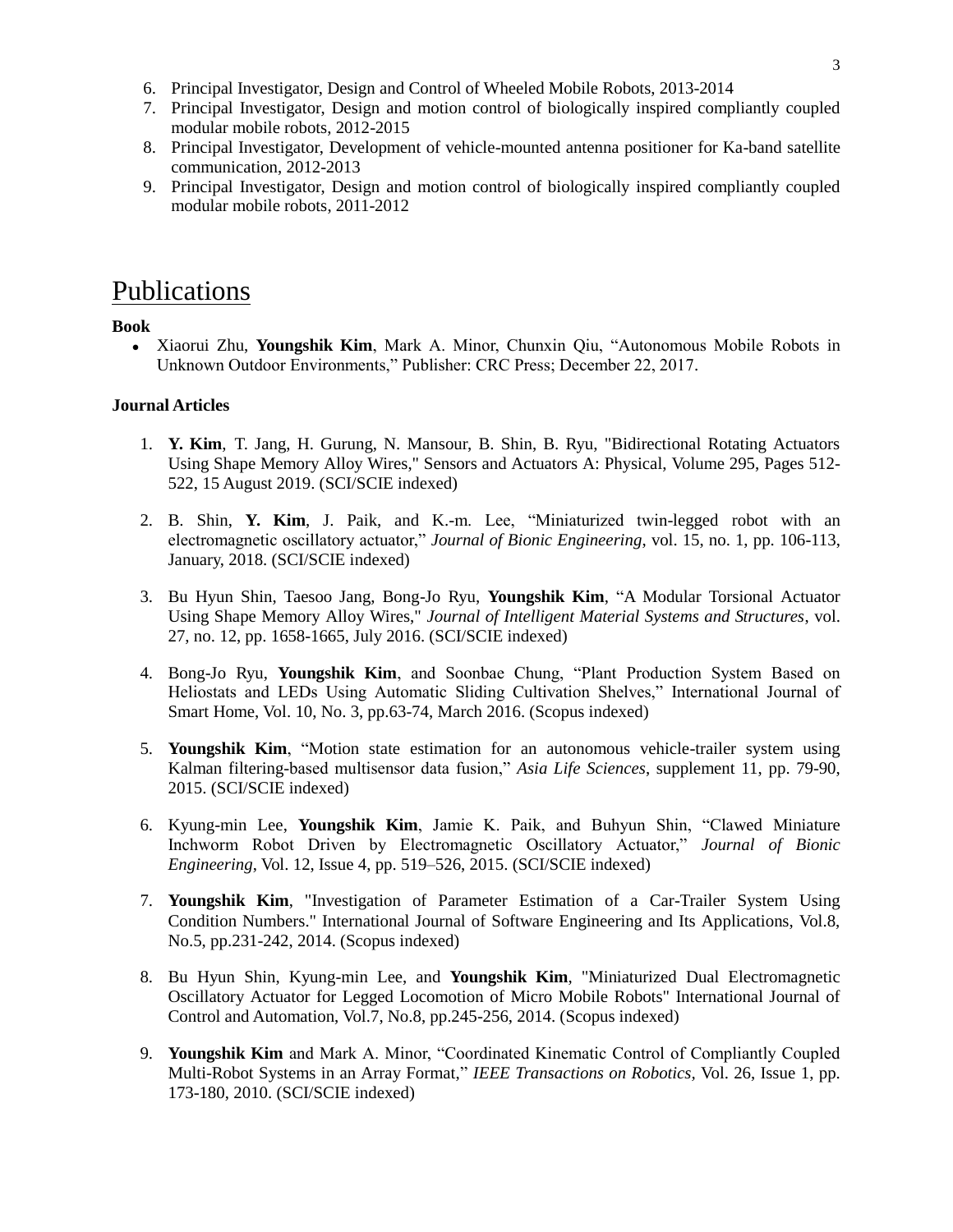- 10. **Youngshik Kim** and Mark A. Minor, "Distributed Kinematic Motion Control of Multi-Robot Coordination Subject to Physical Constraints," *International Journal of Robotics Research*, Vol. 29, Issue 1, pp. 92-109, 2010. (SCI/SCIE indexed)
- 11. Xiaorui Zhu, **Youngshik Kim**, Roy Merrell and Mark A. Minor, "Cooperative Motion Control and Sensing Architecture in Compliant Framed Modular Mobile Robots," *IEEE Transactions on Robotics*, Vol. 23, Issue 5, pp. 1095-1101, 2007*.* (SCI/SCIE indexed)
- 12. **Youngshik Kim** and Mark A. Minor, "Path Manifold Based Kinematic Control of Wheeled Mobile Robots Considering Physical Constraints," *International Journal of Robotics Research,*  Vol. 26, Issue 9, pp. 955-975, 2007. (SCI/SCIE indexed)

#### **Domestic Journal Articles** (in Korean)

- 1. 유봉조, 김영식, 오부진, 신부현, "무인기 구동 제어기의 열 온도해석," 한국디지털콘텐츠학회 논문지, 20(5), 1061-1067, May. 2019. (KCI indexed)
- 2. 장태호, 김영식, 장태수, "외부가속도와 바이어스 효과를 고려한 칼만필터 기반 자세추정 방법비교 (Comparison of Attitude Estimation Method Based on Kalman Filter with Considering External Acceleration and Bias Effect)," 한국정밀공학회지(J. Korean Soc. Precis. Eng.), Vol. 35, No. 8, pp. 745-752, August 2018. (Scopus indexed)
- 3. 장태호, 김영식, 류봉조, "FPE 방식을 활용한 이족 로봇 균형 유지 3 차원 시뮬레이션 연구 (3D Simulation Study of Biped Robot Balance Using FPE Method)," 디지털콘텐츠학회논문지 (Journal of Digital Contents Society), Vol. 19, No. 4, pp. 815-819, Apr. 2018. (KCI indexed)
- 4. 유봉조, 김영식, 오부진, 신부현, "무인기 제동장치 제어기의 온도 및 유동해석," 디지털콘텐츠학회논문지 (Journal of Digital Contents Society), Vol. 19, No. 11, pp. 2167-2172, Nov. 2018. (KCI indexed)
- 5. 유봉조, 김영식, 신부현, 구경완, "자전거 주차 자동화 및 모니터링 시스템 개발," 디지털콘텐츠학회논문지 (Journal of Digital Contents Society), Vol. 19, No. 10, pp. 1861-1869, Oct. 2018. (KCI indexed)
- 6. 유봉조, 김영식, 구경완, "당뇨병성 신경병증의 정량적 진동 감각 측정 시스템," 디지털콘텐츠학회논문지 (Journal of Digital Contents Society), Vol. 19, No. 4, pp. 615-620, Apr. 2018. (KCI indexed)
- 7. 정덕원, 강현모, 이태훈, 지홍배, 정준혁, 김영식, "자전거 교통사고 방지를 위한 후방차량감지기," 한밭대학교 생산융합연구소 논문지, 2018.
- 8. 김영식, 심현호, 이경민, 신부현, "소형 2 자유도 전자기 구동기 모듈 개발," 제어로봇시스템학회 논문지 (Journal of Institute of Control, Robotics and Systems), 23(7), pp. 546-551, July 2017. (Scopus indexed)
- 9. 최봉문, 류봉조, 김영식, 구경완, "차단판에 의해 운동이 제한된 외팔보의 혼돈 진동," 전기학회논문지, 66(12), pp. 1852-1865, Dec. 2017. (Scopus indexed)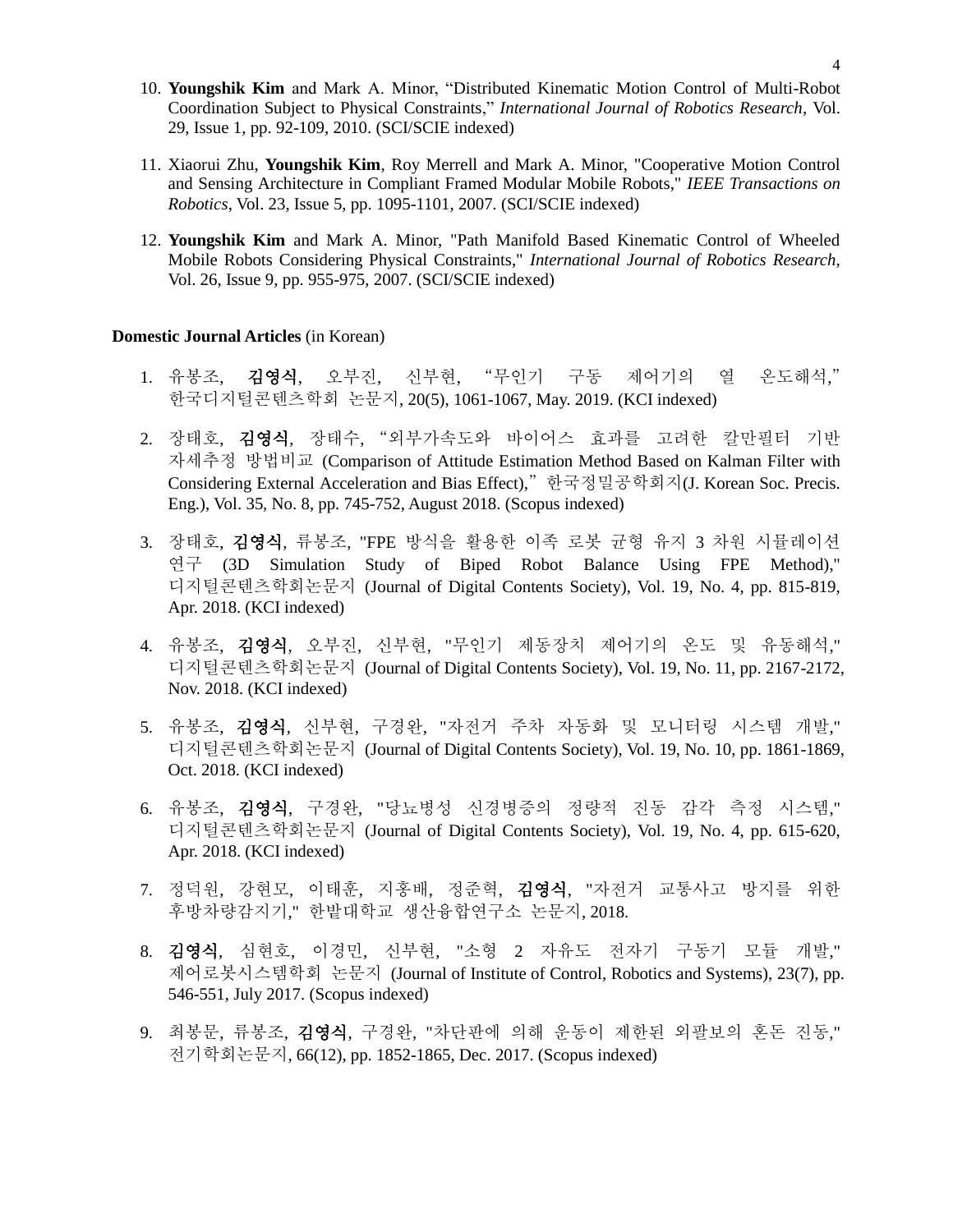- 10. 김영식, 장태수, "형상기억합금 응용 스마트 액추에이터-제어기 설계 (Smart Actuator-Control System Design Using Shape Memory Alloys)," 디지털콘텐츠학회 논문지 (Journal of Digital Contents Society), Vol. 18, No. 7, pp. 145-1456, Nov. 2017. (KCI indexed)
- 11. 장태호, 김영식, 장태수, 류봉조, "LabView 소프트웨어를 활용한 파이프 절단 파워 측정 및 검증 (Measurement and verification of pipe cutting power using LabView software)," 디지털콘텐츠학회 논문지 (Journal of Digital Contents Society), Vol. 18, No. 7, pp. 1387-1391, Nov. 2017. (KCI indexed)
- 12. 박기완, 남재현, 강재영, 김영식, 이재복, 유봉조, "브레이크 디스크 표면 패턴에 따른 FE 스퀼 및 진동해석," 한국기계기술학회지, 제 19 권 제 6 호, pp. 899-905, 12 월, 2017. (KCI indexed)
- 13. 박기완, 남재현, 강재영, 김영식, 이재복, 유봉조, "구조 형상에 따른 벤틸레이티드 디스크 브레이크 열 유동 해석 연구," 한국기계기술학회지 제 19 권 제 1 호, pp. 134~140, 2017. (KCI indexed)
- 14. 유봉조, 오부진, 김영식, "능동 파괴 방호 구동제어기의 열 유동 해석," 한국산학기술학회논문지, Vol. 18, No. 2 pp. 235-242, 2017. (KCI indexed)
- 15. 장태호, 김영식, 경민영, 이현빈, 윤동환, "모바일 로봇 자세 안정화를 위한 칼만 필터 기반 센서 퓨전 (Kalman Filter-based Sensor Fusion for Posture Stabilization of a Mobile Robot)," 대한기계학회논문집 A (Trans. Korean Soc. Mech. Eng. A), Vol. 40, No. 8, pp. 703~710, August 2016. (Scopus indexed)
- 16. 장태호, 김영식, 김현태, "모바일 로봇 구동 시스템 제어를 위한 선형 및 비선형 모델 기반 PID 제어기 성능 비교 (Comparison of PID Controllers by Using Linear and Nonlinear Models for Control of Mobile Robot Driving System)," 한국정밀공학회지(Journal of the Korean Society of Precision Engineering), Vol. 33, No. 3, pp. 183-190, 2016. (Scopus indexed)
- 17. 구경완, 김태진, 김영식, 유봉조, "식물공장의 헬리오스탯을 이용한 태양광 추적성능 및 LED 균일광 조사," 전기학회논문지, vol. 64, No. 12, pp. 1761-1767, 2015. (Scopus indexed)
- 18. 윤지환, 유봉조, 김영식, "다층 재배선반을 갖는 하이브리드 식물공장의 열유동 특성," 한국산학기술학회지 (Journal of the Korea Academia-Industrial cooperation Society), Vol. 16, No. 11 pp. 7990-8000, 2015. (KCI indexed)
- 19. 김인우, 유봉조, 김영식, "불균일 단면을 갖는 단순지지 보의 모달해석 및 실험," 한국산학기술학회지, Vol. 16, No. 12 pp. 8654-8664, 2015. (KCI indexed)
- 20. 장태호, 김영식, "차량 탑재형 안테나 포지셔너의 반사판 지지대 최적설계 (Design Optimization of Support Frame of Antenna Positioner Mounted on a Vehicle)," 한국정밀공학회지(Journal of the Korean Society of Precision Engineering), vol. 31 no. 5, pp.411 - 416, 2014. (Scopus indexed)
- 21. 장태호, 김영식, "모바일 로봇 모션 제어에 있어 샘플링 시간의 효과 (Effects of the Sampling Time in Motion Controller Implementation for Mobile Robots)," 한국산업경영시스템 학회지(Journal of Society of Korea Industrial and Systems Engineering), vol. 37 no. 4, pp.154 - 161, 2014. (KCI indexed)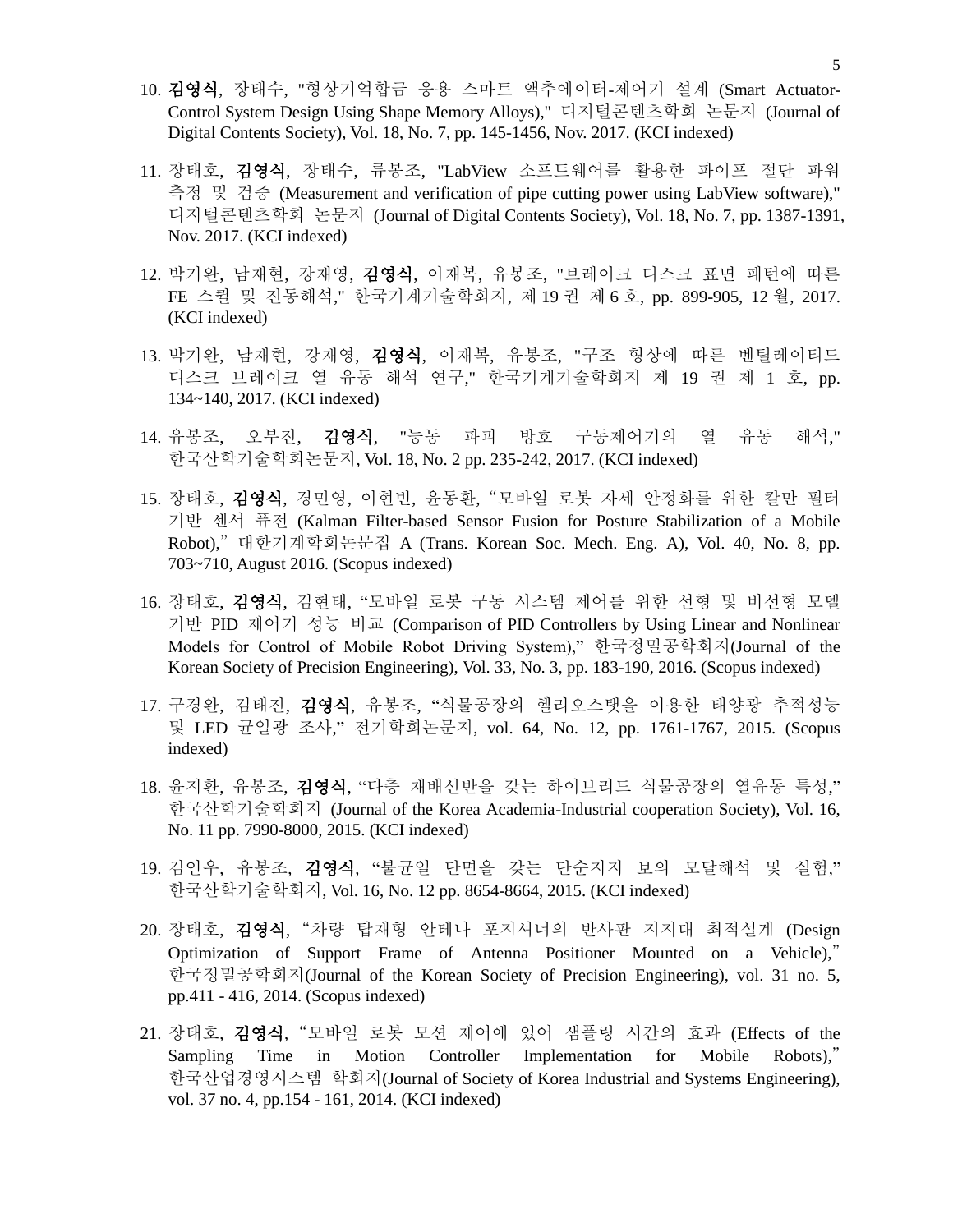### **International Conference Articles**

The following publications reflect competitive peer reviewed conference with low acceptance rates (typically lower than 40~60%):

- 1. **Youngshik Kim** and Mark A. Minor, "Coordinated Kinematic Motion Control of Compliant Framed Modular Wheeled Mobile Robots," Proc. *2008 IEEE/RSJ International Conference on Intelligent Robots and Systems,* Nice, France, 22-26 September, 2008.
- 2. **Youngshik Kim** and Mark A. Minor, "Kinematic Motion Control of Wheeled Mobile Robots Considering Curvature Constraints," Proc. *2008 IEEE International Conference on Robotics and Automation*, Pasadena, CA, USA, 19-23 May, pp. 2527 - 2532, 2008.
- 3. **Youngshik Kim** and Mark A. Minor, "Decentralized Kinematic Motion Control for Multiple-Axle Compliant Framed Modular Wheeled Mobile Robots," Proc. *2006 IEEE/RSJ International Conference on Intelligent Robots and Systems*, Beijing, China, 9-15 October, pp. 392-397, 2006.
- 4. **Youngshik Kim** and Mark A. Minor, "Bounded Smooth Time Invariant Motion Control of Unicycle Kinematic Models," Proc. *2005 IEEE International Conference on Robotics and Automation*, Barcelona, Spain, 18-22 April, pp. 3676 -81, 2005.
- 5. Mark A. Minor, Kent Jensen, and **Youngshik Kim**, "Design and Control of a Three-Link Serial Manipulator for Lessons in Particle Dynamics," Proc. *2002 IEEE International Conference on Robotics and Automation*, Washington DC, USA, 11-15 May, Vol. 4, pp. 3435-41, 2002.
- 6. Xiaorui Zhu, **Youngshik Kim** and Mark A. Minor, "Cooperative Distributed Robust Control of Modular Mobile Robots with Bounded Curvature and Velocity," Proc. *2005 IEEE/ASME International Conference on Advanced Intelligent Mechatronics*, Monterey, California, USA, 24- 28 July, pp. 1151-57, 2005.

The following publications' acceptance rates are not announced:

- 7. Buhyun Shin, Hyunho Shim, **Youngshik Kim**, "Development of a novel 2-D.o.F electromagnetic actuator for a 6-legged mobile robot," The 5 Annual Conference on Engineering and Information Technology, Kyoto, Japan, March 27-29, 2018.
- 8. **Youngshik Kim**, Taesoo Jang, Bong-Jo Ryu, and Bu Hyun Shin, "Temperature and Resistance of Shape Memory Alloy Torsional Actuator," 15th International Conference on Electrorheological Fluids and Magnetorheological Suspensions (ERMR), Incheon, Korea, July 4–8 2016.
- 9. **Youngshik Kim**, Taesoo Jang, Bong-Jo Ryu, and Bu Hyun Shin, "Bidirectional Shape Memory Alloy Torsional Actuator," 15th International Conference on Electrorheological Fluids and Magnetorheological Suspensions (ERMR), Incheon, Korea, July 4–8 2016.
- 10. **Youngshik Kim**, Bong-Jo Ryu, and Soonbae Jung, "A Hybrid-Type Plant Factory Using Sliding Cultivation Shelves," Advanced Science and Technology Letters, Vol.120 (GST 2015), Jeju, Korea, Dec. 16-19, pp.476-480, 2015.
- 11. Bu Hyun Shin, **Youngshik Kim**, and Bongjo Ryu, "2-DoF Electromagnetic Actuator," Proceedings of the 6th International Conference on Manufacturing, Machine Design and Tribology (ICMDT), Okinawa, Japan, April 22-25, pp. 472-473, 2015.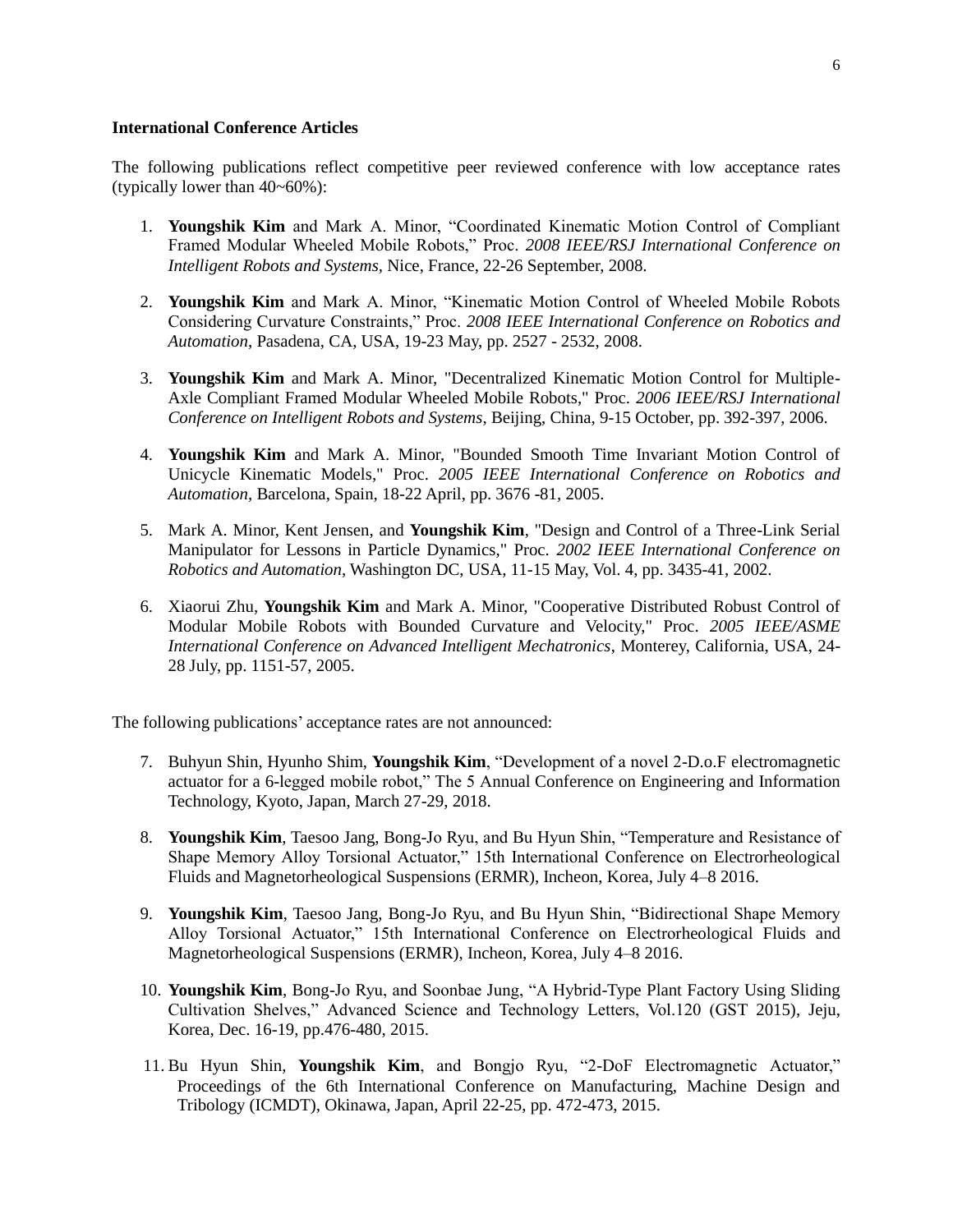- 12. **Youngshik Kim** and Jinsul Kim, "Linear Kinematic Model-based Least Squares Methods for Parameter Estimation of a Car-Trailer System Considering Sensor Noises," 2014 Fifth International Conference on Information Science and Applications, Seoul, Korea, 6–9 May 2014.
- 13. **Youngshik Kim**, "Condition number for Parameter Estimation of a Car-Trailer System," Proceedings of 2014 International Workshop on Mobile and Wireless, Jeju, Korea, April 15-18, 2014.
- 14. Shin, Bu Hyun, Kyung-min Lee, and **Youngshik Kim**. "Miniaturized Dual Electromagnetic Oscillatory Actuator." Proceedings of 2014 International Workshop on Mobile and Wireless, Jeju, Korea, April 15-18, 2014.
- 15. **Youngshik Kim**. "Path Curvature Sensing Methods for a Car-like Robot," Proceedings of 2014 International Workshop on Mobile and Wireless, Jeju, Korea, April 15-18, 2014.
- 16. Bong-Jo Ryu and **Youngshik Kim**, "Comparison of Compliant One-Segmented and Two-Segmented Leg Dynamics For a Wheel-Leg Hybrid Mobile Robot Using a Mass-Spring Model," Proceedings of 15th Asia Pacific Vibration Conference (APVC), Jeju, Korea, May 29-31, pp. 235-240,-2013.
- 17. Bong-Jo Ryu, Kil-Young Ahn, and **Youngshik Kim** "Development of a molded case circuit breaker with a spring-actuated linkage based on multi-body dynamics analysis," Proc. of International Conference on Manufacture Engineering, Quality and Production System, Hong Kong, Feb. 27-28, 2013.
- 18. Bong-Jo Ryu, Hee-Jung Kim, and **Youngshik Kim**, "Dynamic response and vibration of a cantilevered beam under an accelerated moving mass," Proc. of International Conference on Manufacture Engineering, Quality and Production System, Hong Kong, Feb. 27-28, 2013.
- 19. Bong-Jo Ryu, **Youngshik Kim**, Kyeong-Rok Ha, Nam-Kyu Park, and Kyeong-Lak Jeon, "Vibration characteristics of a fuel rod depending on spring stiffness variations of spacer grids," Proceedings of 19th International Congress on Sound and Vibration (ICSV 19), Vilnius, Lithuania, July 08-12, 2012.
- 20. Bong-Jo Ryu, **Youngshik Kim**, Jin-Kyu Kang, Boo-Jin Oh, and Young-Sik Yoon, "Semi-active vibration control of a rail-track supported by discrete springs and Magneto-Rheological dampers under a travelling mass," Proceedings of 19th International Congress on Sound and Vibration (ICSV 19), Vilnius, Lithuania, July 08-12, 2012.
- 21. **Youngshik Kim**, Dong-Hwan Shin, "Running Model for a Compliant Wheel-Leg Hybrid Mobile Robot by Using a Mass-Spring Model," Applied Mechanics and Materials, Volumes 110 - 116, pp. 2762-2767, 2012.
- 22. Dong-Hwan Shin, **Youngshik Kim**, Seungmin Jeong, and Jinung An, "The Mechanical Analysis of a Legged Filed Robot for the Reduction of Longitudinal Mass-drift Amounts," 28th International Symposium on Automation and Robotics in Construction (ISARC2011), Seoul, Korea, June 29 - July 2, 2011.
- 23. **Youngshik Kim**, Dong-Hwan Shin, and Jinung An, "Running of a Compliant Wheel-Leg Hybrid Mobile Robot by Using a Simple Mass-Spring Model," 2nd International Conference on Mechanical, Industrial, and Manufacturing Technologies (MIMT), Singapore, February 2011.
- 24. Dong-Hwan Shin, **Youngshik Kim**, Seungmin Jeong, and Jinung An, "Design of a Biologically Inspired Robot Using CAD/CAE/RP," Int. Conf. Computer-aided Manufacturing and Design (CMD), Hong Kong, November 2010.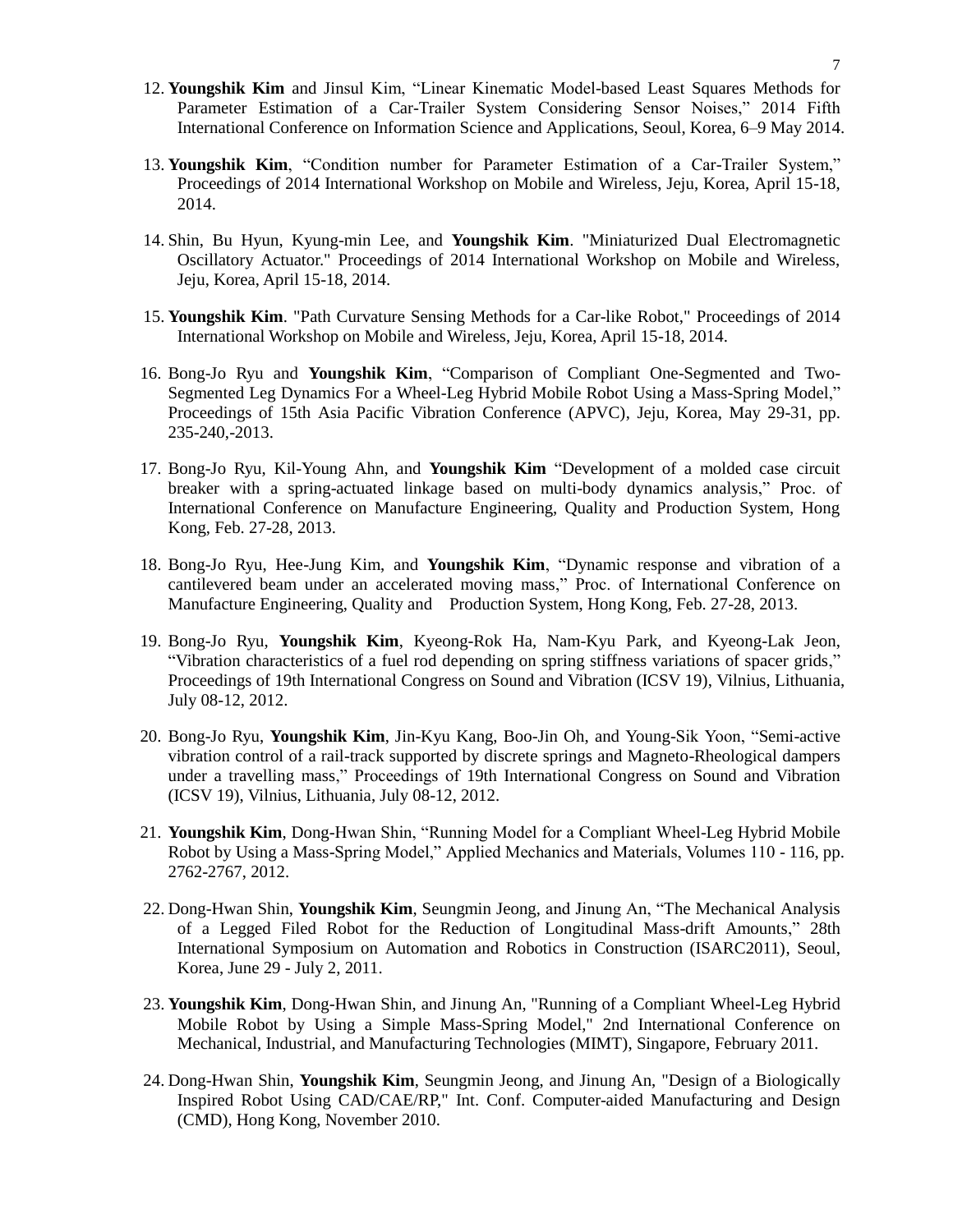- 25. Dong-Hwan Shin, **Youngshik Kim** and Jinung An, "Effects of torsional stiffness, knee angle, and link ratio on the design of a biologically inspired mobile robot with two-segment legs," Int. Conf. Control, Automation and Systems (ICCAS), Goyan-si, Korea, October 2010.
- 26. Dong-Hwan Shin, **Youngshik Kim**, and Jinung An, "Hip-torque limit for no-slop conditions and estimation of frictional coefficients for legged robots," IASTED Int. Conf. Robotics (ROBO), Phuket, Thailand, November 2010.

### **Non-refereed Korean Conference Articles**

- 1. 신부현, 백중환, 김영식, "전자기 구동기를 이용한 웜 로봇," 대한기계학회 2018년도 학술대회, 강원도 정선군, 12월 12일 ~ 12월 15일, 2018.
- 2. 장태호, 김영식, "2자유도를 갖는 생체모방형 휠레그 로봇 개발 (Development of the biomimetic wheel-leg robot having 2 DOF)", 대한기계학회 충청지회 2017 춘계학술대회, 대전, 5월26일, 2017.
- 3. 장태호, 신부현, 류봉조, 김영식, "생체모방형 다개체 휠레그 로봇 개발 (Development of The Biomimetic Multiple Wheel-leg Robot)," 한국지식정보기술학회 2017 춘계학술발 표대회, 06, 2017.
- 4. 류봉조, 박기완, 남재현, 강재영, 김영식, 이재복, "브레이크 디스크 표면에 따른 진 동 특성", 한국정밀공학회 2017년도 춘계학술대회, 제주도, 05.17~05.19, 2017.
- 5. 김영식, 장태수, 유재국, 류봉조, 이재복, "차량용 탄소사 열선 시트를 위한 특성 연 구(Characterization of a car heated seat using carbon fibers)", 한국정밀공학회 2017년도 춘 계학술대회, 제주도, 포스터, 05.17~05.19, 2017.
- 6. 오부진, 유봉조, 김영식, "구동제어기의 열 해석," 2016년도 춘계 소음진동 학술대회, 4 월 20일~23일, 경주, 2016.
- 7. 남재현, 박기완, 유봉조, 김영식, 강재영, "자동차 브레이크 디스크의 열 해석," 2016년 도 춘계 한국소음진동공학회 학술대회, 4월 20일~23일, 경주, 2016.
- 8. 김인우, 류봉조, 김영식, 신부현, 임채욱, "불연속 단면을 갖는 단순지지 보의 모달해 석 및 실험," 2015년도 추계 한국소음진동공학회 학술대회, 10월 28일~30일, 용평, 2015.
- 9. 유봉조, 김영식, 신부현, 정순배, 명병수, "다층 미끄럼 재배 선반을 갖는 하이브리드 식물공장," 한국농업기계학회 2015 추계학술대회 논문집 20(2), 10.29-10.30, 변산, pp. 185-186, 2015.
- 10. 장태호, 김영식, "Path Manifold 모션 제어기를 적용한 자세 안정화 (Posture Stabilization using a Path Manifold Motion Controller)," 2015 한국지식정보기술학회 춘계 학술대회, 광주, 5월29~30일, 2015.
- 11. 류봉조, 양윤영, 김영식, 신부현, 김상활, "유체에 잠겨있는 다공 원판의 진동 해석," 2015 한국소음진동공학회 학술대회, 제주도, 4월22일- 4월25일, 2015.
- 12. 장태수, 김영식, "형상기억합금 와이어 엑추에이터를 적용한 자벌래 로봇 (Inchworm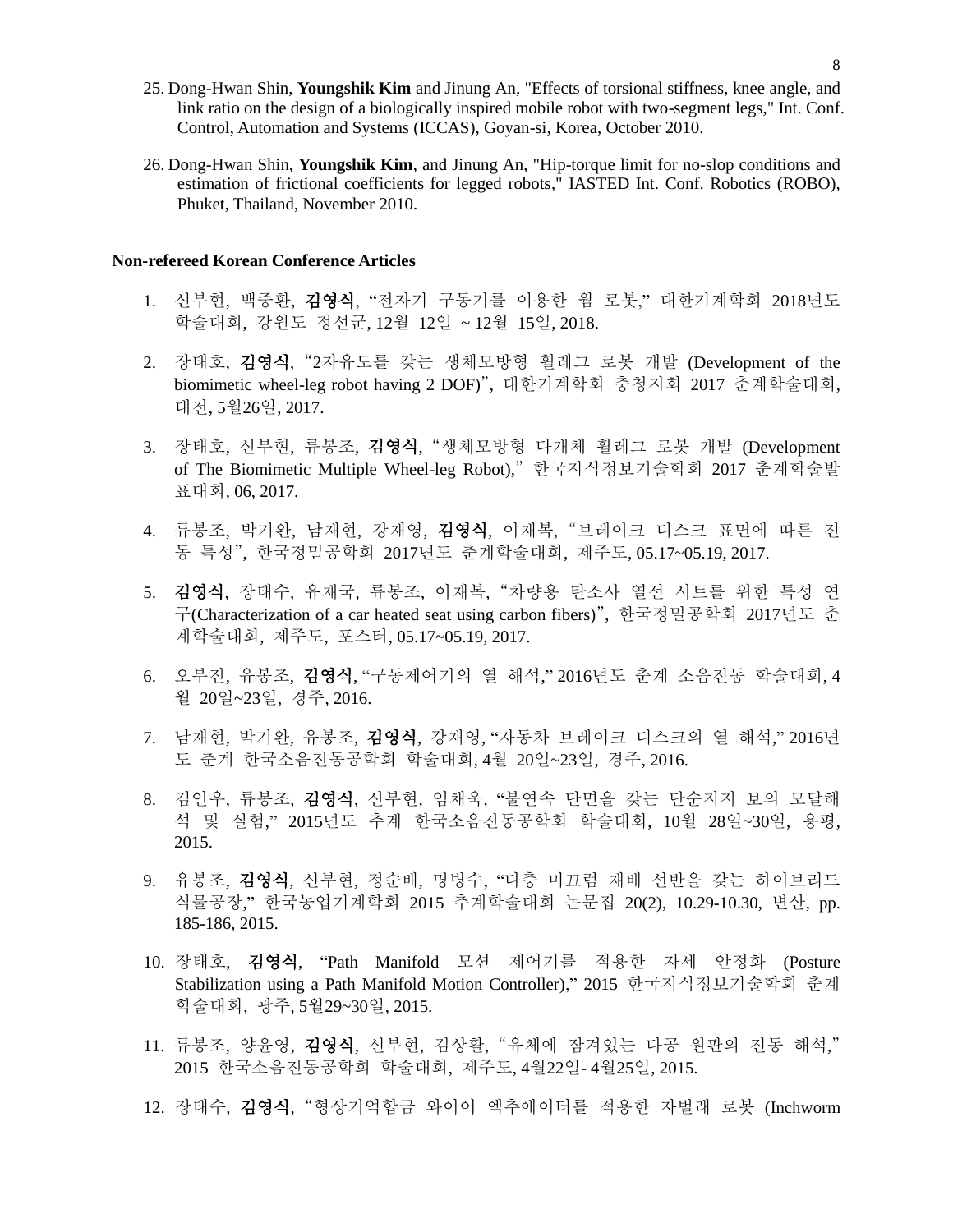Robot by Using a Shape Memory Alloy Torsional Spring Actuator)," 2015 30회 제어로봇시스 템학회 학술대회(ICROS), 대전 0.5.06-0.5.08, 2015.

- 13. 신부현, 김영식, "무빙코일 타입의 2 자유도 전자기 구동기 모듈 개발," 2015 30회 제어로봇시스템학회 학술대회(ICROS), 대전, 0.5.06-0.5.08, 2015.
- 14. 장태호, 김영식, 김현태, "선형 및 비선형 DC모터 시스템 모델에 대한 PID 제어기 성능 비교 (Comparison of PID controllers for Linear and Nonlinear Motor System Models)," 2015 30회 제어로봇시스템학회 학술대회(ICROS), 대전, 0.5.06-0.5.08, 2015.
- 15. 장태수, 김영식, "형상기억합금 와이어 액추에이터의 온도 특성 (Temperature Characteristics of a Shape Memory Alloy Wire Actuator)," 한국정밀공학회 2015년도 춘계 학술대회, 제주도, 5월 13일~ 5월 15일, 2015.
- 16. 장태호, 김영식, 김현태, "DC모터의 시스템 모델링 및 식별 결과 비교 (DC Motor Model-Based Parameter Estimation)," 한국정밀공학회 2015년도 춘계학술대회, 제주도, 5 월 13일~ 5월 15일, 2015.
- 17. 박정진, 장태호, 김영식, "3D Printing 기술을 이용한 일체형 휠-레그 모바일 로봇설계 (3D Printing-based Design of an Integrated Wheel-Leg for a Mobile Robot)," 2015 한국 CAD/CAM학회 동계학술대회, 강원도 평창, 2월 4일~2월 6일, 2015.
- 18. 이경민, 이승엽, 김영식, 신부현, "전자기 구동기를 이용한 소형 스틱-슬립 이동 메커 니즘," 29회 제어로봇시스템학회(ICROS) 학술대회, 5월 29일~30일, 대구, 2014.
- 19. 장태호, 김영식, "극 좌표 모션 컨트롤러의 수렴 경로 반경 범위 연구 (A Study on a Converging Path Radius of a Motion Controller derived in Polar Coordinates)," 2014 한국지식 정보기술학회 춘계학술대회, 대전, 5월23~24일, 2014.
- 20. 장태호, 김영식, "Path Manifold Motion Control 다개체 모바일 로봇 적용 및 결과 분석 (Path Manifold Motion Controller for a Real Multi-Robot and Its Analysis)," 2014 한국지식정 보기술학회 추계학술대회, 대전, 10월31-11월1일, 2014.
- 21. 박정진, 김영식, "바퀴와 Wheel-Leg를 적용한 모바일 로봇의 주행 비교 (Mobility Comparison of Wheeled and Wheel-Legged Mobile Robots)," 2014 한국지식정보기술학회 추계학술대회, 대전, 10월31-11월1일, 2014.
- 22. 장태수, 김영식, "형상기억합금 와이어를 응용한 양방향 엑추에이터 (Shape-Memory Alloy Wire-based Duplex Actuator)," 2014 한국지식정보기술학회 추계학술대회, 대전, 10 월31-11월1일, 2014.
- 23. 박정진, 김영식, 류봉조, "3D Printer를 활용한 Wheel-Leg 설계 및 모바일 로봇에 적용 (Design and Application of Wheel-Legs for a Mobile Robot Using a 3D Printer)," 한국정밀공 학회 2014년도 추계학술대회, 창원, 10월 29일-31일, 2014.
- 24. 장태호, 김영식, "모바일 로봇 제어를 위한 PID 컨트롤러 설계 (PID Controller Design for Mobile Robot Control)," 한국정밀공학회 2014년도 추계학술대회, 창원, 10월 29일-31일, 2014.
- 25. 장태수, 김영식, "형상기억합금 와이어를 응용한 양방향 액추에이터 (New Shape-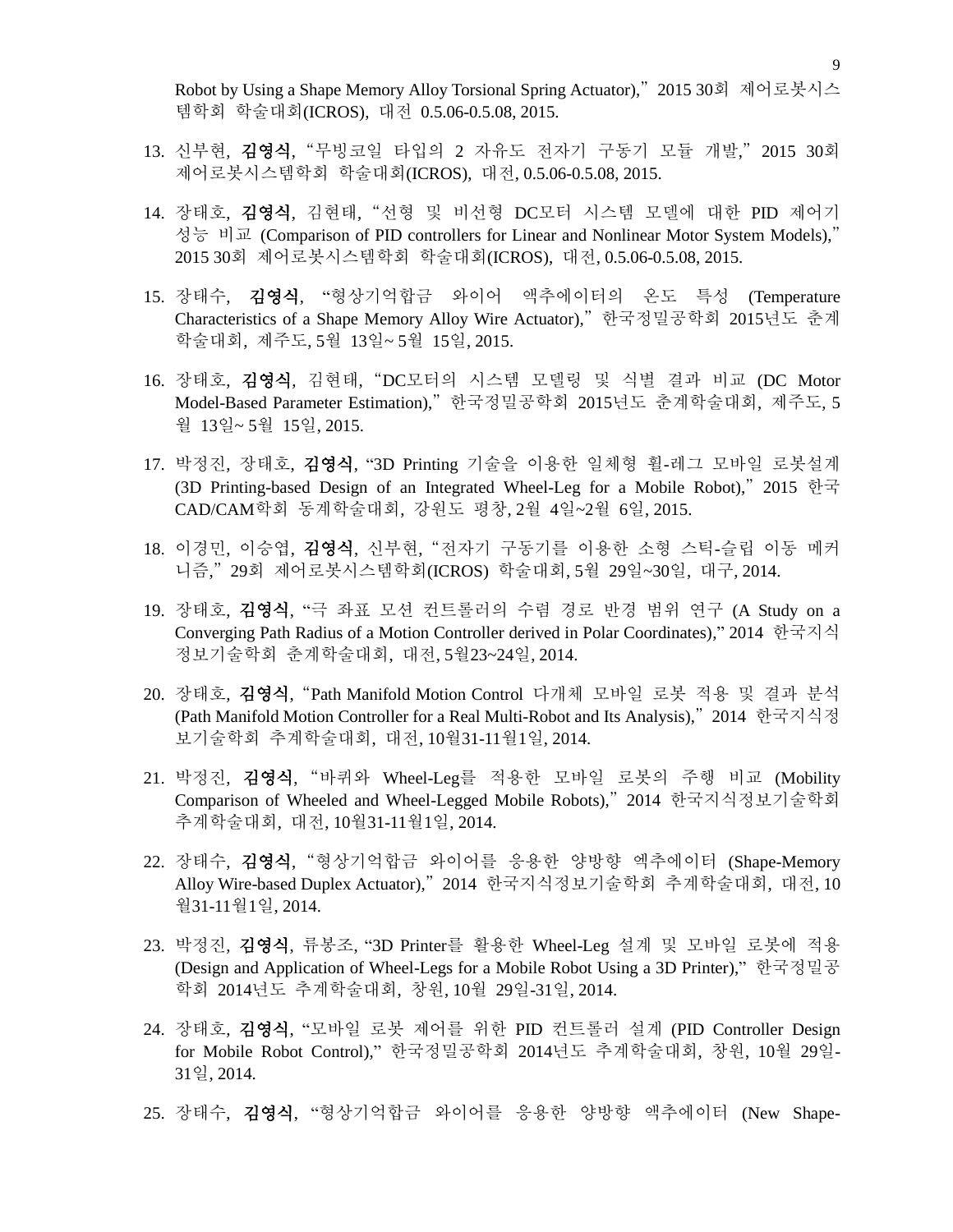Memory Alloy Wire-based Actuator)," 한국정밀공학회 2014년도 추계학술대회, 창원, 10 월 29일-31일, 2014.

- 26. 김영식, 문기택, 류봉조, "소금쟁이 로봇의 Wire다리 길이와 적재하중 실험 (Load Experiment by Changing Wire Leg Lengths of a Water Strider Robot)," 한국정밀공학회 2014 년도 추계학술대회, 창원, 10월 29일-31일, 2014.
- 27. 류봉조, 김영식, 양윤영, 김상활, "태양광을 이용한 하이브리드 다개층 식물 생산 시 스템," 한국소음진동공학회 학술대회, 목포, 10월 29일-10월 31일, 2014.
- 28. 김영식, "최소제곱법 기반 파라미터 추정 알고리즘을 위한 트레일러 로봇 모델 (Trailer Robot Model for Ordinary Least Squares-based Parameter Estimation Algorithm)," 2013 한국지식정보기술학회 추계학술대회, 천안, 11.22-11.23 pp. 135-138, 2013.
- 29. 장태호, 김영식, "안테나 포지셔너 방위각 구동 미케니즘 구조 해석 (Structural Analysis of a Mechanism for Driving Azimuth of an Antenna Positioner)," 한국정밀공학회 2013년도 춘계학술대회, 제주도, 05.29-05.31, 2013
- 30. 장태호, 김영식, "안테나 포지셔너 방위각 구동 미케니즘 설계 (Mechanism Design for Driving Azimuth of an Antenna Positioner)," 한국정밀공학회 2013년도 춘계학술대회, 제 주도, 05.29-05.31, 2013
- 31. 김지웅, 신우창, 박경배, 김영식, "ANSYS를 이용한 컴플라이언스 모바일 로봇 최적 설계에 관한 연구 (Research on Design Optimization for Compliant Mobile Robots Using ANSYS)," 한국정밀공학회 2012년도 추계학술대회, 광주, 10.24-10.26, 2012.
- 32. 조도연, 장태호, 전상욱, 김영식, "풍속을 고려한 안테나 포지셔너 시스템의 해석과 설계 방안 (Finite Element Analysis and Design Approach for Antenna Positioner Systems Considering Wind Speed)," 한국정밀공학회 2012년도 추계학술대회, 광주, 10.24-10.26, 2012.
- 33. 박경배, 김영식, "인휠 방식을 적용한 안테나 포지셔너 개념 설계 (Concept Design of an Antenna Positioner Using an In-Wheel Motor System)," 한국정밀공학회 2012년도 추계 학술대회, 광주, 10.24-10.26, 2012.
- 34. 류봉조, 김영식, 임경빈, 윤지환, "화재로 인해 시간 종속 열원에 따른 사장교의 안 전성 예측," 2012년도 한국방재학회 학술발표대회, 2012.
- 35. 류봉조, 오부진, 윤지환, 이규섭, 김효준, 김영식, "주행질량 하의 스프링-댐퍼 이산지 지된 보의 동적응답 해석," 한국소음진동공학회 2011년도 춘계학술대회, 강원도, 04.27-04.29, pp. 675-676, 2011.
- 36. **Youngshik Kim**, "Mass-Spring Model based Running of Robots with One-Segment and Two-Segment Compliant Legs," *Daejeon-Chungchung Conference of Institute of Control and Robot Systems*, December, 2011.
- 37. **Youngshik Kim** and Kyungbae Park, "Concept Design of Biologically-Inspired Compliant Frame Links for Mobile Robots," *Daejeon-Chungchung Conference of Institute of Control and Robot Systems*, December, 2011.
- 38. **Youngshik Kim**, "Trajectory Tracking Control for Backing of a Car-Trailer System," *Proc.*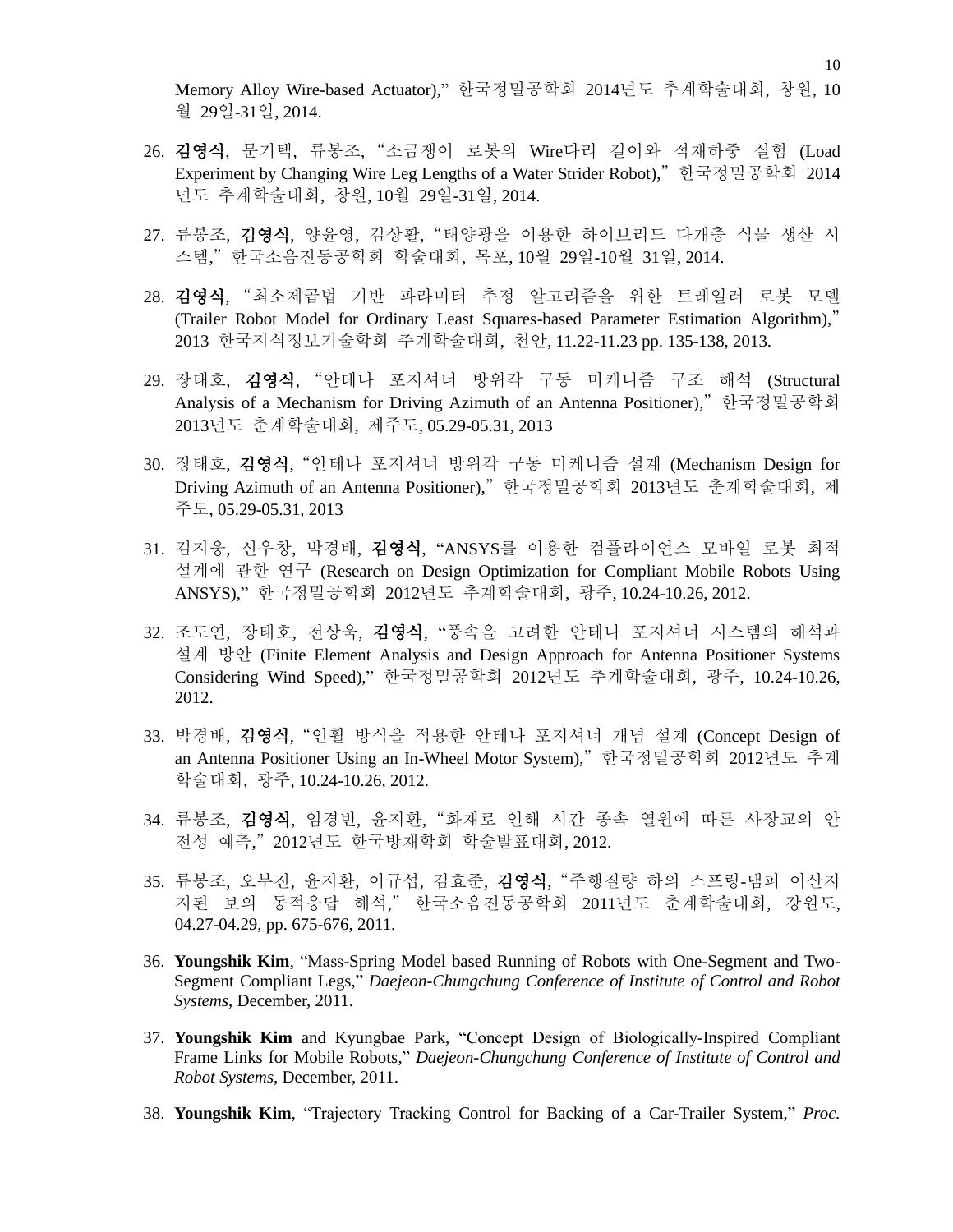*Korean Society for Precision Engineering Fall Conference*, October, 2011.

- 39. Kyungbae Park and **Youngshik Kim**, "Concept Design of an Automated Coating System for Expandable Polystyrene Honeybee Hives," *Proc. Korean Society for Precision Engineering Fall Conference*, October, 2011.
- 40. **Youngshik Kim**, "Car-Trailer System Identification Using Nonlinear Least Square Techniques," *Proc. Korean Society for Precision Engineering Spring Conference*, May, 2010. (in English)
- 41. **Youngshik Kim**, Dong-Hwan Shin, Oh Seok Kwon, and Jinung An, "A Leg-Swing Controller for Compliant Legged Robot Running Based on Mass-Spring Model (질량-스프링모델 응용 보행로봇 달리기를 위한 다리 스윙 제어기)," *Proc. Korean Society for Precision Engineering Fall Conference*, November, 2010.
- 42. Dong-Hwan Shin, **Youngshik Kim**, Oh Seok Kwon, Donguk Kong, and Jinung An, "A Study of Two Segment Leg for A Biologically Inspired Mobile Robot for Rugged Terrain," *Proc. Korean Society for Precision Engineering Spring Conference*, May, 2010.
- 43. Seungmin Jeong, Dong-Hwan Shin, **Youngshik Kim**, and Jinung An, "Leg static guide for impact reduction of robot main body," *Proc. Korean Society for Precision Engineering Fall Conference*, November, 2010.
- 44. Oh Seok Kwon, Dong-Hwan Shin, **Youngshik Kim**, and Jinung An, "Design study of 3 segment leg with stable region at low and high speed running," *Proc. Korean Society for Precision Engineering Fall Conference*, November, 2010.
- 45. Oh Seok Kwon, **Youngshik Kim**, and Jinung An, "A Study for Locomotion Control of Compliant Legged Robot," *Proc. Korean Society for Precision Engineering Fall Conference*, November, 2010.
- 46. Dong-Hwan Shin, Seungmin Jeong, **Youngshik Kim**, and Jinung An, "The mechanism for the reduction of pitch due to acceleration and deceleration of legged robots (다리형 로봇의 가감 속에 기인한 Pitch 저감을 위한 메커니즘)," *Proc. Korean Society for Precision Engineering Fall Conference*, November, 2010.

### **Korea Patents (Registered)**

- 1. **Youngshik Kim**, Taesoo Jang, "INCHWORM ROBOT USING TORSIONAL ACTUATOR," 2018.
- 2. **Youngshik Kim**, Taesoo Jang, "Shape memory alloy (SMA) torsional actuator-based snake robot," 2017.
- 3. **Youngshik Kim**, Taesoo Jang, "ROBOTIC HAND USING TORSIONAL SHAPE-MEMORY-ALLOY ACTUATORS," 2017.
- 4. **Youngshik Kim**, Taeho Jang, Jinseok Lee, Moohong Lee, "AN ANTENNA ASSEMBLY FOR A VEHICLE," 2017
- 5. **Youngshik Kim**, Taesoo Jang, "SPHERICAL TRAVELLING DEVICE USING SHAPE MEMORY ALLOY WIRES," 2016.
- 6. **Youngshik Kim**, "Transformable Wheel-Leg Assembly," 2016
- 7. **Youngshik Kim**, "METHOD FOR PARAMETER CALIBRATION OF TWO-LINK NONHOLONOMIC ROBOTS," 2015.
- 8. **Youngshik Kim**, "POSITIONER FOR AN ANTENNA USING THE IN-WHEEL MOTOR," 2014.
- 9. **Youngshik Kim**, KyungBae Park, "VARIABLE HEIGHT TYPE COATING APPARATUS,"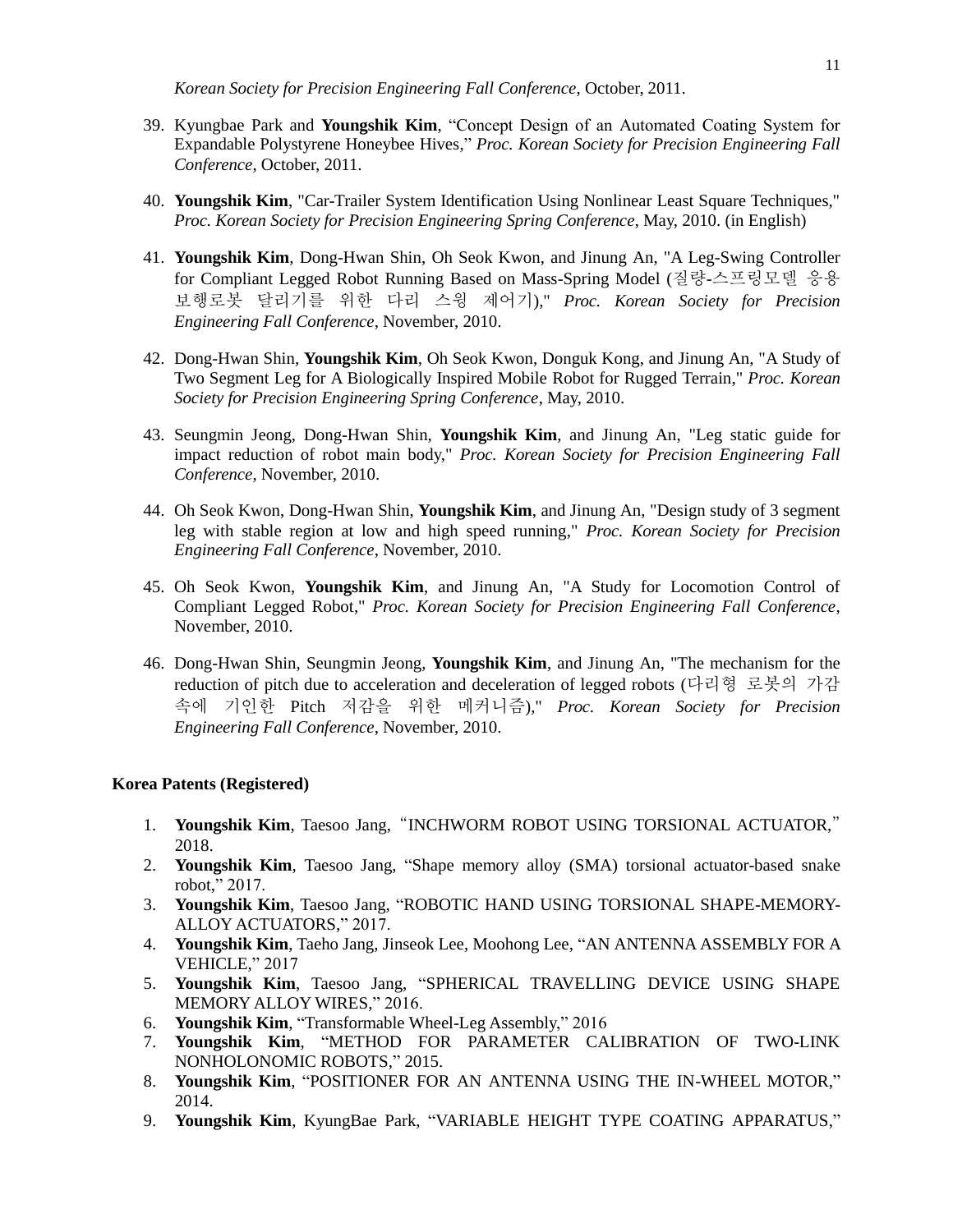2013.

- 10. **Youngshik Kim**, KyungBae Park, "AUTOMATIC CONVEYOR APPARATUS AND COATING," 2013.
- 11. **Youngshik Kim**, KyungBae Park, "Frame Links Module," 2014.
- 12. Dong-Hwan Shin, **Youngshik Kim**, Jinung An, Seungmin Jeong, "ROBOT PLATFORM WITH A MULTI-JOINT MANIPULATOR," 2013.
- 13. Dong-Hwan Shin, **Youngshik Kim**, Jinung An, "NONSLIP HIP JOINT TORQUE RANGE OF THE LEGGED ROBOT WITH HIP JOINT ACTUATORS AND ESTIMATION METHOD FOR FRICTIONAL COEFFICIENT BETWEEN ROBOT FOOTS AND GROUND," 2012.
- 14. Dong-Hwan Shin, **Youngshik Kim**, Jinung An, "PITCH-BALANCING WALKING MULTI-PED ROBOT," 2013.

### **Korea Patents (Pending)**

- 15. **Youngshik Kim**, Donghwan Yoon, Suhyun Kwon, Joowan Lyu, Taesoo Jang, "SEGWAY EQUIPPED WITH WHEEL-LEG ASSEMBLY," 2016.
- 16. **Youngshik Kim**, Taeho Jang, Taesoo Jang, Chanmi Jung, Donghwan Yoon, "A FOLLOWING SEGWAY," 2016.

#### **Dissertation/Thesis**

- Youngshik Kim, "Kinematic Motion Control of Compliantly Coupled Multi-Robot Systems Subject to Physical Constraints," PhD Dissertation, University of Utah, August 2008
- Youngshik Kim, "Control Prototyping System: From DSP to Microcontroller (Case Study: Throwing Robot Arm)," Master Thesis, University of Utah, May 2003

### Invited Presentations/Lectures

- 1. "Introduction to Engineering and Mechanical Engineering," National Science Museum, Daejeon, Korea, November 30, 2018
- 2. "Bio-inspired Robots," Electrical and Electronic Engineering, Yonsei University, Seoul, Korea, August 9, 2017
- 3. "Feedback Control of a DC Motor," Mechanical Engineering, Kongju National University, April 6, 2017
- 4. "Mobile robot for surveillance and reconnaissance," Defense Agency for Technology and Quality, Changwon, Korea, March 23, 2016
- 5. "Feedback Control of a DC Motor," Electronics and Computer Engineering, Chonnam National University, Kwangju, Korea, 2015
- 6. "Motion Control of Mobile Robots," Mechanical Engineering, Inha University, Inchon, Korea, July 2011
- 7. "Motion Control of Mobile Robots," Mechanical Engineering, Kumoh National Institute of Technology, Korea, 2010
- 8. "Motion Control of Mobile Robots," Mechanical Engineering, Pukyong National University, Korea, 2010
- 9. "Motion Control of Mobile Robots," Division of Robotics, Kwangwoon University, Korea, 2010
- 10. "Motion Control of Mobile Robots," Mechanical Engineering, Kyung Hee University, Korea, 2009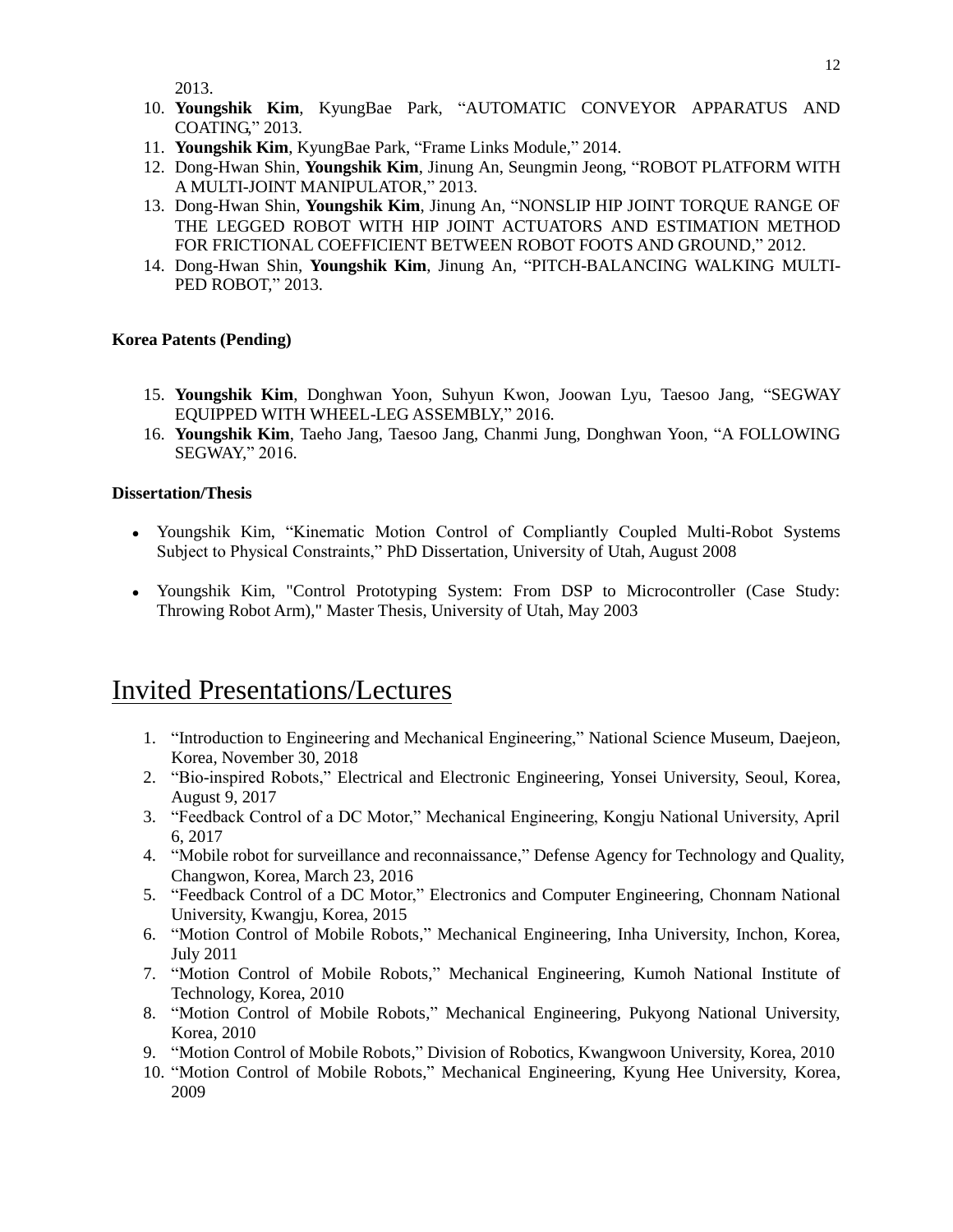- 11. "Kinematic Control of Wheeled Mobile Robots," Agency for Defense Development, Daejeon, Korea, January 2008
- 12. "Kinematic Control of Mobile Robots Subject to Physical Constraints," Robotics Seminar (CS7939), School of Computing, University of Utah, USA, April 19, 2006

## Research and Student Advising

### **Supervisor for Post-Docs and Research Fellows**

Controls and Robotics Lab, Mechanical Engineering, Hanbat National University

- 1. Dr. Hussein F. M. Ali, Post-doctoral Researcher, 2019-Present
- 2. Dr. Nader A. Mansour, Postdoctoral Researcher, 2018-Present
- 3. Dr. Hema Gurung, Postdoctoral Researcher, 2017-2018, currently Lecturer, Thapar Institute of Engineering and Technology, India
- 4. Taeho Jang, Research Associate, 2015-2019
- 5. Taesoo Jang, Research Associate, 2017-2019

### **Graduate Student Advisor**

Mechanical Engineering, Hanbat National University

- 1. Hyunho Shim, MS 2018, Thesis: "Design of 6-legged mobile robot using 2-DOF electromagnetic actuator" (co-advised)
- 2. Taeho Jang, MS 2015, Thesis: "Design and Control of a Mobile Robot Platform for Unstructured Environment"

### **Advisor for Undergraduate Research Assistants**

Controls and Robotics Lab, Mechanical Engineering, Hanbat National University

- 1. 주현수, Mechanical Engineering, 2019-Present
- 2. 오세웅, Mechanical Engineering, 2017-Present
- 3. 류주완, Mechanical Engineering, 2016-2018
- 4. 김운식, Electrical and Control Engineering, 2017
- 5. 임유락, Mechanical Engineering, 2017-2019
- 6. 김준식, Mechanical Engineering, 2017
- 7. 장태수 (Taesoo Jang), Electrical Engineering, 2013-2017
- 8. 차현미, Computer Science/Mechanical Engineering, 2014-2016
- 9. 윤동환, Mechanical Engineering, 2012-2018
- 10. 권수현, Mechanical Engineering, 2012-2018
- 11. 김현태, Electrical and Control Engineering, 2014-Present
- 12. 백주혁, Mechanical Engineering, 2015-2016
- 13. 박정진 (Jungjin Park), Mechanical Engineering, 2013-2015
- 14. 문기택, Mechanical Engineering, 2013-2015
- 15. 김수진, Creative Convergence Engineering, 2015-Present
- 16. 우광식, Computer Science, 2014-2015
- 17. 공영호, Mechanical Engineering, 2014
- 18. 김현중, Mechanical Engineering, 2014
- 19. 전상욱, Mechanical Engineering, 2012-2014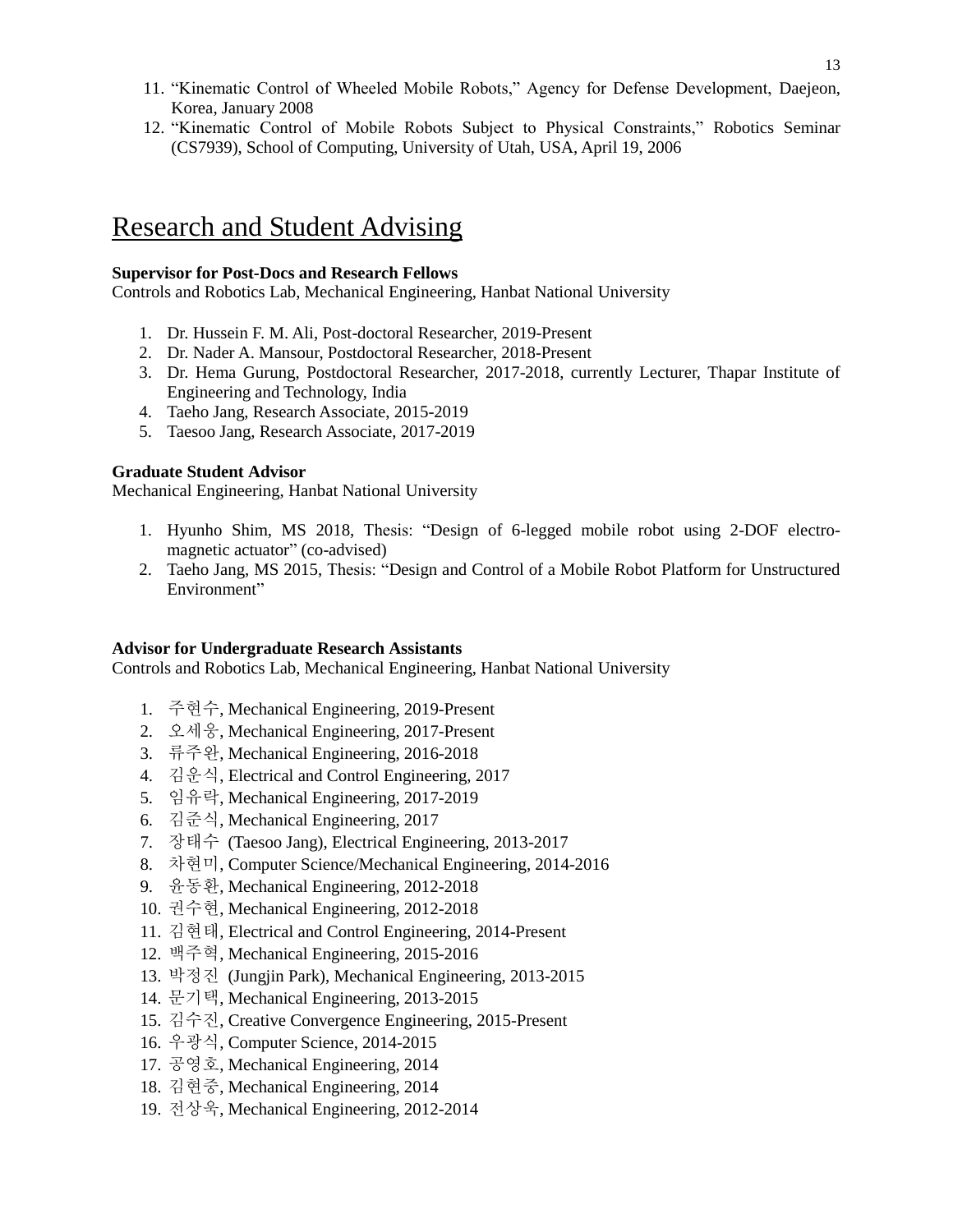- 20. 신우창, Mechanical Engineering, 2012-2014
- 21. 장태호 (Taeho Jang), Mechanical Engineering, 2012-2013
- 22. 조도현, Mechanical Engineering, 2013
- 23. 김수경, Mechanical Engineering, 2012-2014
- 24. 박경배 (Kyungbae Park), Mechanical Engineering, 2011-2013
- 25. 김지웅 (Jiwoong Kim), Mechanical Engineering, 2011-2013
- 26. 황진철 (Jincheol Hwang), Mechanical Engineering, 2011-2013
- 27. 김재진 (Jaejin Kim), Mechanical Engineering, 2011-2013

### **Student Advising/Discussion**

Mechanical Engineering, University of Utah

- Kulkarni, Sandip, PhD student, helped analysis of discrete time controls for the Tread Port Active Wind Tunnel (TPAWT), 2007.
- Engeberg, Erik D., PhD student, aided backstepping controller development for a prosthetic hand, 2007.
- Kim, Jungkyu, PhD student, guided design and modeling of micro fluidic channels and structures, 2006-2008.
- Lee, Sungkyu, PhD student, instructed dynamic modeling and analysis in impact hammer testing, 2006.
- Hetrick, Andrew, MS student, helped kinematic modeling of a car-like vehicle, 2007.
- Flickinger, Dan, MS student, "Planning and coordination of mobile robot behavior for medium scale distributed wireless network experiments," 2006.
- Terry, Jared, MS student, guided control of the Compliant Framed Modular Mobile Robot, 2006.
- Vowels, Marty, "Embedded control and autonomy of compliant framed wheeled modular mobile robots", NSF Research Experiences for Undergraduates (REU) Program Student, 2005.

### Teaching

### **Undergraduate Courses**

- Statics, Fall Semester
- Dynamics
- Mechanical Engineering Laboratory I, Fall Semester
- Engineering Mathematics
- Programming Language II (LabVIEW)
- Mechanical Measurements
- Automatic Controls, Fall Semester
- Introduction to Robotics, Spring Semester
- Capstone Design I and II (Senior Design Projects)

### **Graduate Courses**

- Advanced Robotics
- Linear Control System

### Awards and Certificates

#### **Best Paper Awards**

The Korean Institute of Electrical Engineers (KIEE), Korea, Oct. 2018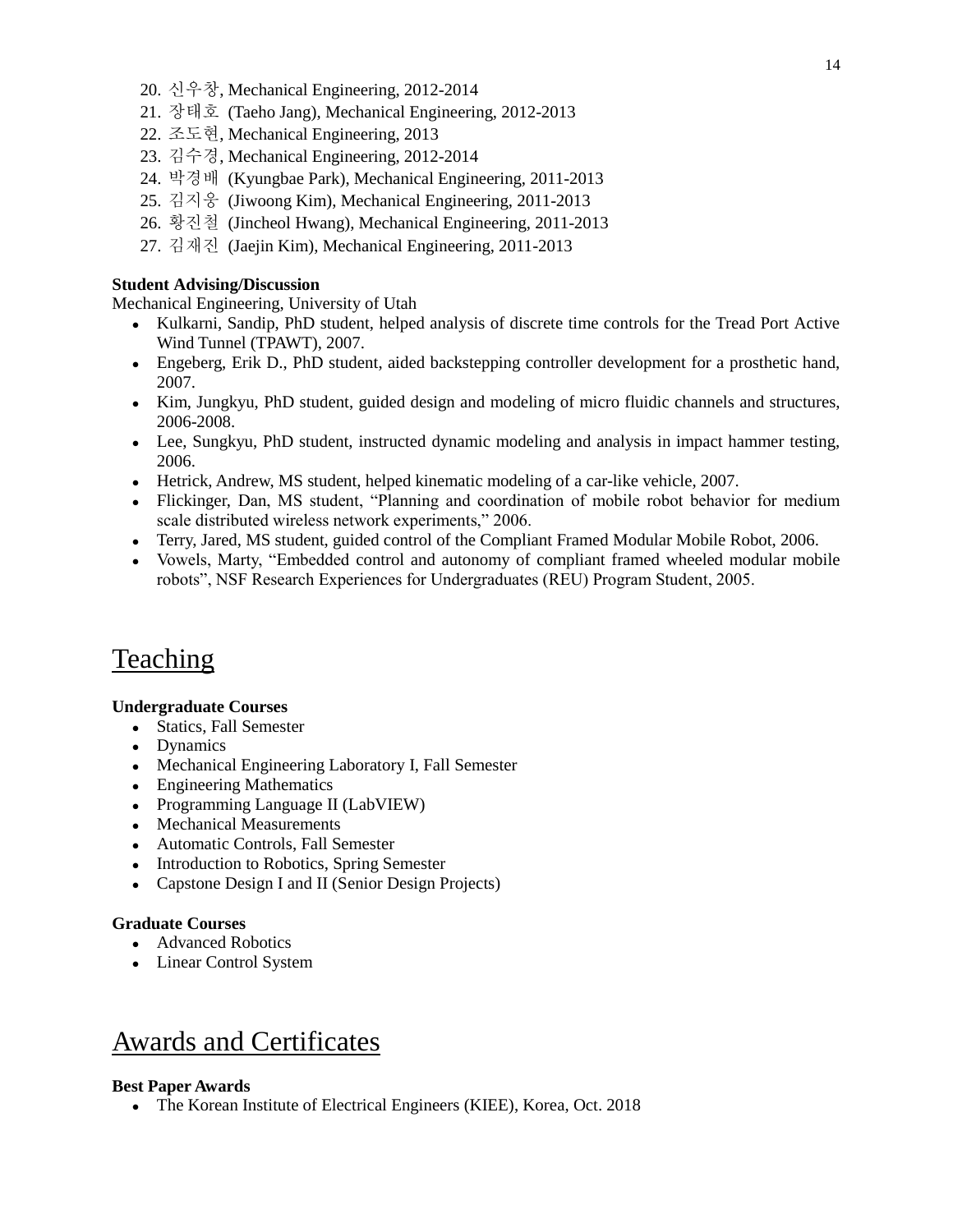- ICROS (Institute of Control, Robotics and Systems) Conference, Seoul, Korea, March 2016
- KKITS (Korea Knowledge Information Technology Society) Conference, Daejeon, Korea, Oct. 2014

### **Travel Funding Awards**

- IEEE Robotics and Automations Society (RAS), ICRA 08
- US National Science Foundation (NSF), IROS 06
- Associated Students of University of Utah (ASUU), ICRA 05 and IROS 06

### **Certificate of Achievement in Oracle Database Administration (DBA)**

Oracle Korea Education Center, Seoul, Korea, July 2000

### **Certificate of Training in Database**

Technical and Information Center, Korea Research Institute of Standards and Science, Daejeon, Korea, May 2000

### **First Class Engineer in Construction Equipment**

National Technical Qualification Certificate, Human Resources Development Service of Korea, June 1995

### **Honors Scholarship Awards (Top 1%)**

Mechanical Engineering, Inha University, Inchon, Korea, 1995

### **Tuition Benefit Awards by Class Rank**

Mechanical Engineering, Inha University, Inchon, Korea, 1992-1995

# Service Activities

### **Reviewer**

- IEEE Transactions on Robotics
- International Journal of Robotics Research
- ASME Journal of Dynamic Systems, Measurement and Control
- International Journal on Mechatronics
- Journal of Intelligent and Robotic Systems
- IEEE International Conference on Robotics and Automation
- IEEE/RSJ International Conference on Intelligent Robots and Systems
- Journal of Korean Society for Precision Engineering
- Transactions of Korean Society for Mechanical Engineers

### **Membership**

- IEEE (Institute of Electrical and Electronics Engineers, Inc.), 2004-Present
- Korean Society for Precision Engineering, 2010-Present
- Institute of Control and Robot Systems, 2010-Present
- Korea Knowledge Information Technology Society, 2014-Present
- Korean Society of Mechanical Engineers (KSME), 2015-Present
- ASME (American Society of Mechanical Engineers), 2004-2008

### **Department and University Service**

Hanbat National University

- Thesis Committee, Mechanical Engineering, 2011-Present
- Undergraduate Admission Officer, Mechanical Engineering, 2011-Present
- Graduate Admission Committee, Mechanical Engineering, 2011-Present